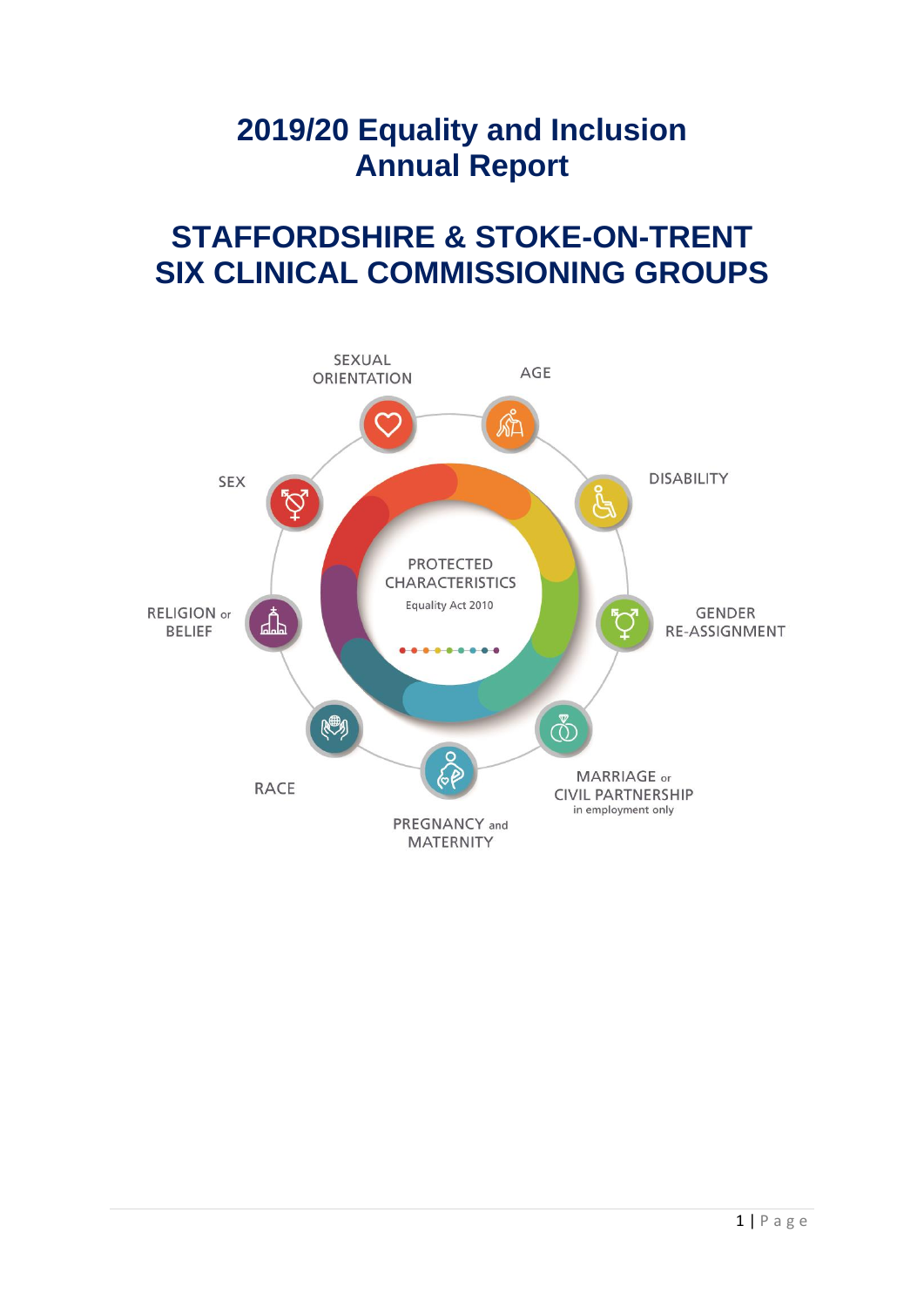| <b>Contents</b>                                   | <b>Page Numbers</b> |
|---------------------------------------------------|---------------------|
|                                                   |                     |
| 1. Covid-19                                       | 3                   |
| 2. Introduction                                   | $3 - 4$             |
| 3. Governance                                     | $4 - 5$             |
| 4. Equality Objectives 2018-2021 Update           | $5 - 14$            |
| 5. Other key equality activity throughout 2019/20 | $14 - 16$           |
| 6. Work planning for 2020/21                      | 16                  |
|                                                   |                     |

If you would like to receive material from the Staffordshire and Stoke-on-Trent CCGs websites or our key publications in another format – such as audio, Clear Information, Easy Read, British Sign Language, interpreter services, large print, or Braille – please contact the general reception number and speak to any member of the administration team - 01782 298002 or use ['Next Generation Text'](https://www.ngts.org.uk/) service for deaf and hard of hearing patients, carers and staff.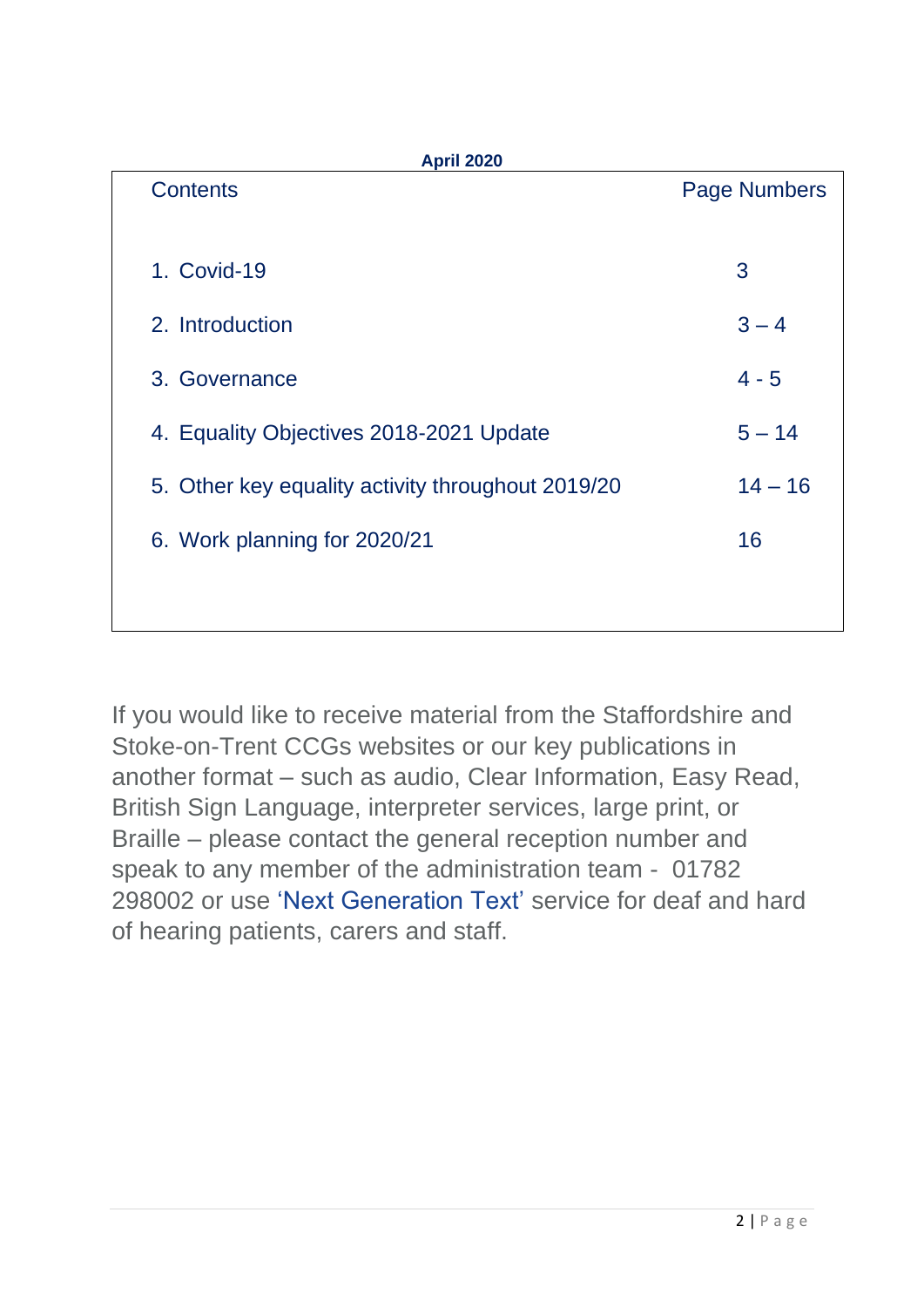# 1. COVID-19

This is very challenging time for everyone, especially our NHS staff working on the frontline; it presents even more reason to embrace the principles of equality, inclusion, dignity and respect. During this difficult period the six Staffordshire and Stoke- on -Trent Clinical Commissioning Groups (CCGs) continue to support and distribute daily information bulletins to staff and the wider general public. Information is also available across all the CCGs' websites.

NHS England and NHS Improvement, Public Health England (PHE), Health Education England and NHS Employers have collated the latest workforce advice into one central [COVID-19](https://www.nhsemployers.org/covid19) resource for workforce leaders on the NHS Employers website. From an equality perspective, you may find the sections on [supporting our](https://www.nhsemployers.org/covid19/health-safety-and-wellbeing/supporting-our-most-vulnerable-people)  [most vulnerable people](https://www.nhsemployers.org/covid19/health-safety-and-wellbeing/supporting-our-most-vulnerable-people) and [mental wellbeing](https://www.nhsemployers.org/covid19/health-safety-and-wellbeing/mental-wellbeing) helpful.

Additional resources

- [Reasonable adjustments and home working](https://www.nhsemployers.org/retention-and-staff-experience/diversity-and-inclusion/policy-and-guidance/disability/reasonable-adjustments-in-the-workplace) Guidance around making reasonable adjustments to support disabled staff who may find themselves working from home.
- [The Interfaith Network COVID-19 guidance](https://www.interfaith.org.uk/news/faith-communities-and-coronavirus) Several organisations representing diverse faith communities have issued guidance on COVID-19 to support organisations.
- [COVID-19 and your disabled staff](https://businessdisabilityforum.org.uk/our-services/resources/covid-19/) The Business Disability forum has produced a host of resources as a part of a [COVID-19 toolkit](https://businessdisabilityforum.us9.list-manage.com/track/click?u=6bb0a995610e4c9d9bf5bb476&id=e699aec050&e=59c7c93c7d) on how the virus may affect disabled staff with compromised immune systems.
- [Ramadan 23 April –](https://www.nhsemployers.org/news/2020/04/ramadan-2020) 23 May 2020 NHS Employers have published information to reflect the impact COVID-19 will have on Muslim staff who practice fasting during the month of Ramadan**.** In addition, you may also find the [chaplaincy and](https://www.nhsemployers.org/retention-and-staff-experience/diversity-and-inclusion/policy-and-guidance/religion/chaplaincy-and-the-nhs-staff-experience)  [the NHS staff experience](https://www.nhsemployers.org/retention-and-staff-experience/diversity-and-inclusion/policy-and-guidance/religion/chaplaincy-and-the-nhs-staff-experience) page helpful.

#### 2. Introduction

This is the second year that the six Staffordshire and Stoke-on-Trent Clinical Commissioning Groups (CCGs) have produced a single Equality and Inclusion Annual Report. It reflects the equality programme of work during 2019/20 and how the CCGs have given consideration to the Equality Acts 2010, and its Public Sector Equality Duty (PSED) when carrying out their day to day functions.

#### 2010 Equality Act and PSED

The PSED requirement, section 149 of the Equality Act 2010, is one of 'due regard' (give consideration). PSED is supported by specific equality duties designed to facilitate the better performance of the PSED. In carrying out day to day functions, CCGs are required to 'have due regard to the need to' address three equality aims set out below.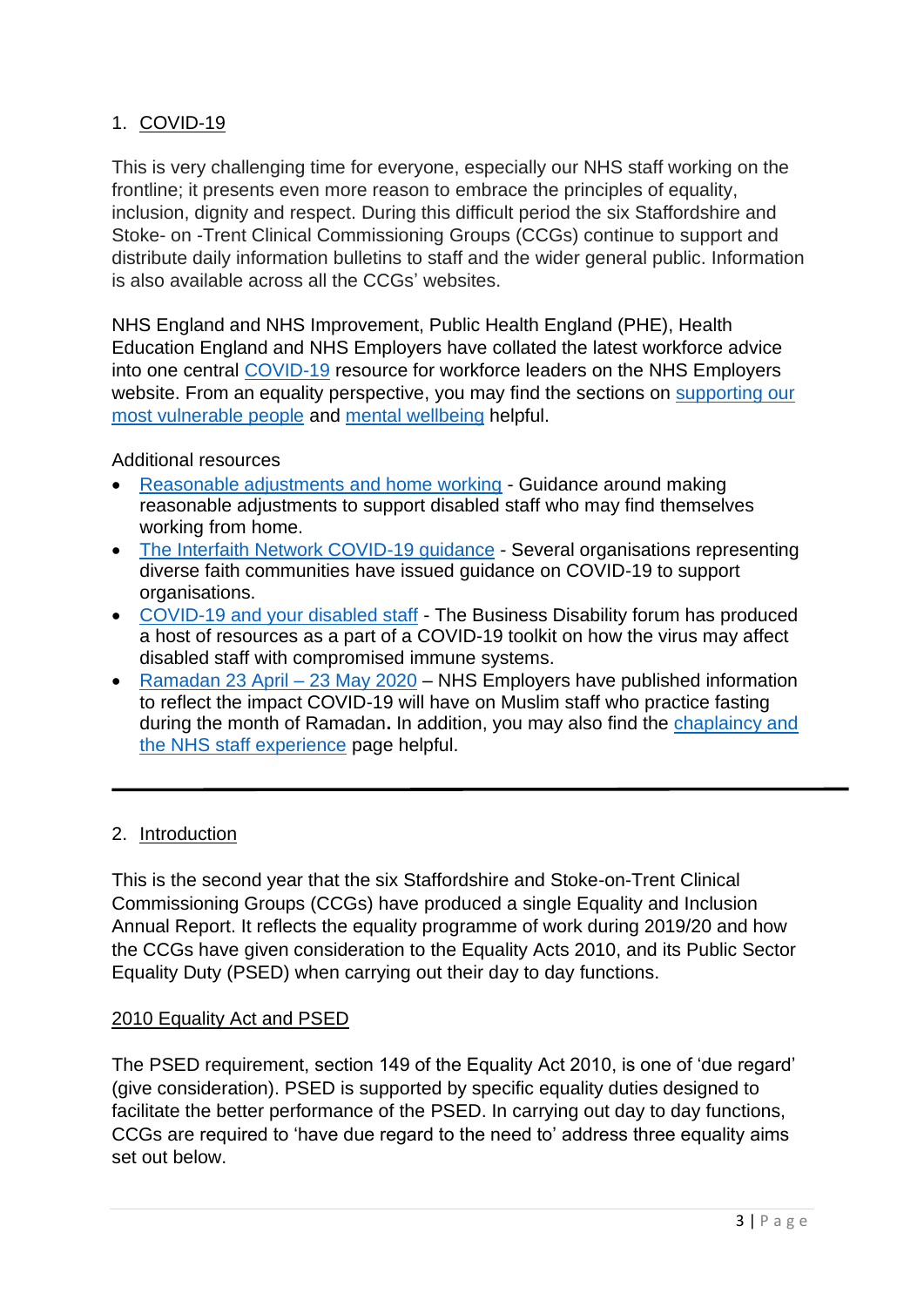- Equality aim 1: eliminate discrimination, harassment, victimisation and any other conduct that is prohibited by or under this Act.
- Equality aim 2: advance equality of opportunity between persons who share a relevant protected characteristic and persons who do not share it.
- Equality aims 3: foster good relations between persons who share a relevant protected characteristic and persons who do not share it.

The Equality Act 2010 (Specific Duties) Regulations 2011 require the CCGs to

- Publish information to show compliance with the PSED, at least annually
- Produce Equality Objectives at least every 4 Years.

This report provides summary information on the CCGs' progress against its 4 equality objectives and other key equality related activities up to 31 March 2020. Equality information is published by the CCGs throughout the year, so it is recommended you regularly visit their dedicated equality webpages. The webpages have recently been aligned and refreshed, so in addition to this annual report you can find information relating to:

| NHS Accessible Information         | NHS Equality Delivery     | <b>Equality Impact and Risk</b>            |
|------------------------------------|---------------------------|--------------------------------------------|
| Standard                           | System 2                  | <b>Assessments (EIRAs)</b>                 |
| <b>Workforce Diversity Profile</b> | <b>Modern Slavery Act</b> | <b>Workforce Disability</b>                |
| Report                             | Statement                 | <b>Equality Standard</b>                   |
| <b>Key Provider Monitoring</b>     | Gender Pay Gap            | <b>Workforce Race Equality</b><br>Standard |

Click a link below to take you to the required CCG's equality webpage.

- **[NHS Cannock Chase CCG](https://www.cannockchaseccg.nhs.uk/about-us/equality-and-inclusion)**
- [NHS East Staffordshire CCG](https://eaststaffsccg.nhs.uk/about-us/equality-and-diversity)
- **[NHS North Staffordshire CCG](https://www.northstaffsccg.nhs.uk/your-ccg/equality-inclusion)**
- **[NHS Stafford and Surrounds CCG](https://staffordsurroundsccg.nhs.uk/about-us/equality-and-diversity)**
- [NHS South East Staffordshire and Seisdon Peninsula CCG](https://sesandspccg.nhs.uk/about/equality-and-diversity)
- **[NHS Stoke on Trent CCG](https://www.stokeccg.nhs.uk/your-ccg-stoke/equality-inclusion)**
- •

# 3. Governance

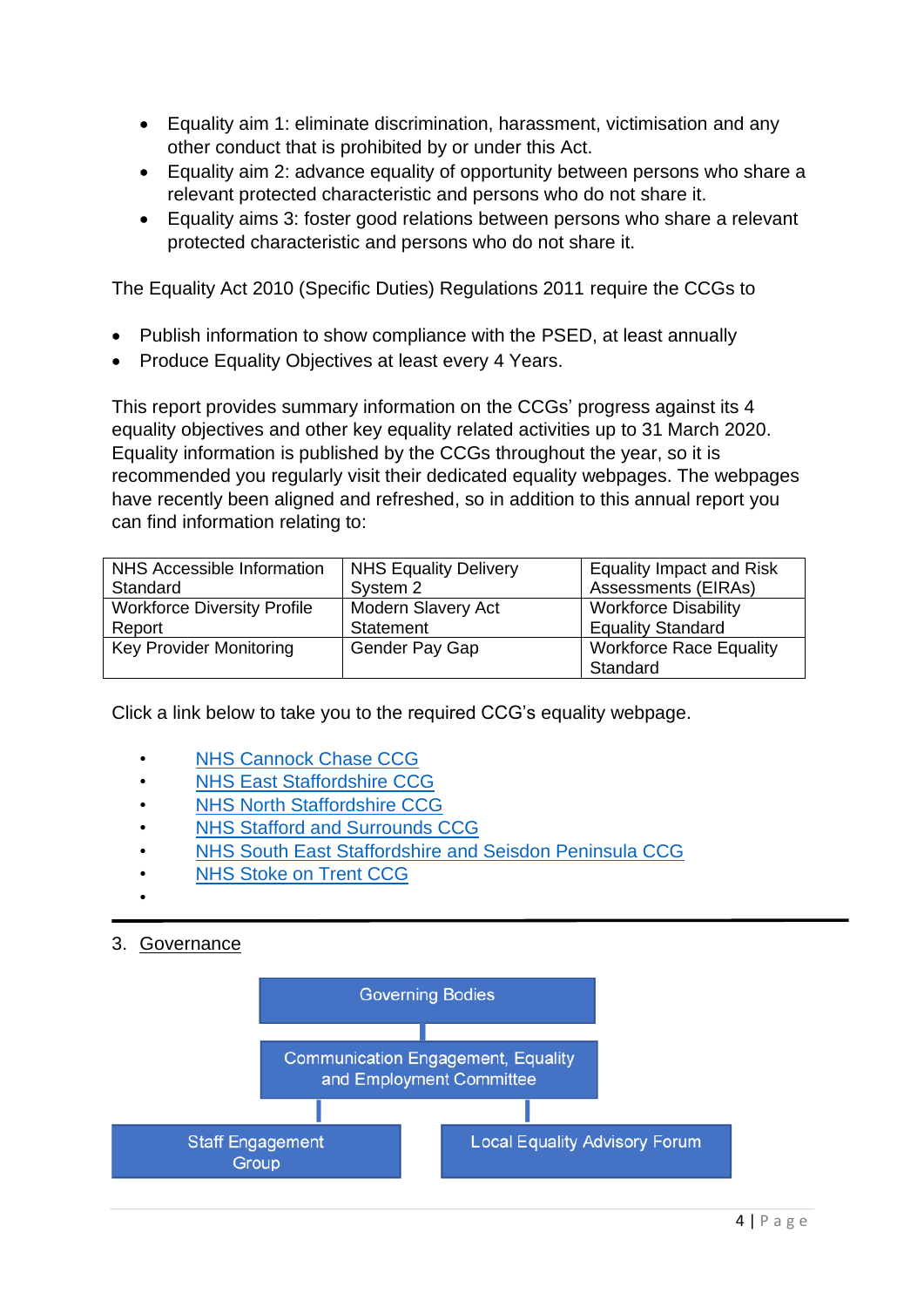Equality, inclusion and human rights considerations are well established within the CCGs' governance function and continues to be an ongoing development. Governing Bodies (GBs) (which include Lay Members) provide the leadership and decision-making responsibilities. The Communication, Engagement, Equality and Employment Committee (CEEE) who have delegated decision making responsibilities, provide a crucial link between the Staff Engagement Group (SEG) the Local Equality Advisory Forum (LEAF).

The Staff Engagement Group (SEG) has had a significant role to play during 2019/20 in relaying key messages to the senior decision-making bodies. SEG are a pro-active group, where like-minded staff, work with Managers and Lay Members in developing a positive culture to enhance the organisation's development and delivery of its equality objectives and the well-being of staff.

[Local Equality Advisory Forum](https://staffordsurroundsccg.nhs.uk/about-us/equality-and-diversity/local-equality-advisory-forum-leaf?highlight=WyJsYXkiLCJtZW1iZXJzIiwibGF5IG1lbWJlcnMiXQ==) (LEAF) continue to provide essential support, scrutiny, advise, influence and monitor the CCG's progress. They are a critical friend who represent the interests of protected characteristics or other vulnerable groups in Staffordshire and Stoke-on-Trent.

## 4. Reporting on the CCGs' Equality Objectives 2018-2021

Following an extensive consultation period, the Staffordshire and Stoke-on-Trent CCGs' 4 Equality Objectives were approved in April 2019.

#### Equality Objectives  $2018 - 2021$  update up to  $31<sup>st</sup>$  March 2020

**Equality Objective 1: Improve mental health related access to high quality health care support, advice and information.**

**Task 1** - Adults across the 6 Staffordshire CCGs requiring access to and eating disorder services can do so and should not be denied access on unreasonable grounds by 2020  $-2021.$ 

#### **Progress to date**

- A business case for an adult eating disorder service has been developed
- A service specification outlining the clinical model and quality requirements has also been drafted with clinicians and will be presented to the CCGs Membership Engagement Groups (MEGs).
- An equality impact and risk assessment (EIRA) has been completed**.**
- Services will be commissioned in line with NICE guidance which is nationally evidenced based.

**Task 2** - Children Tier 2 Mental Health Service Procure Pan Staffordshire access to THRIVE - Access THRIVE is a new model of service delivery for Children Adolescent Mental Health Services (CAMHS). It focuses on outcomes and the engagement of CYP in designing services. THRIVE aims to work with families, schools and children themselves to promote mental health and wellbeing and to prevent problems becoming entrenched. By 2021

**Progress to date**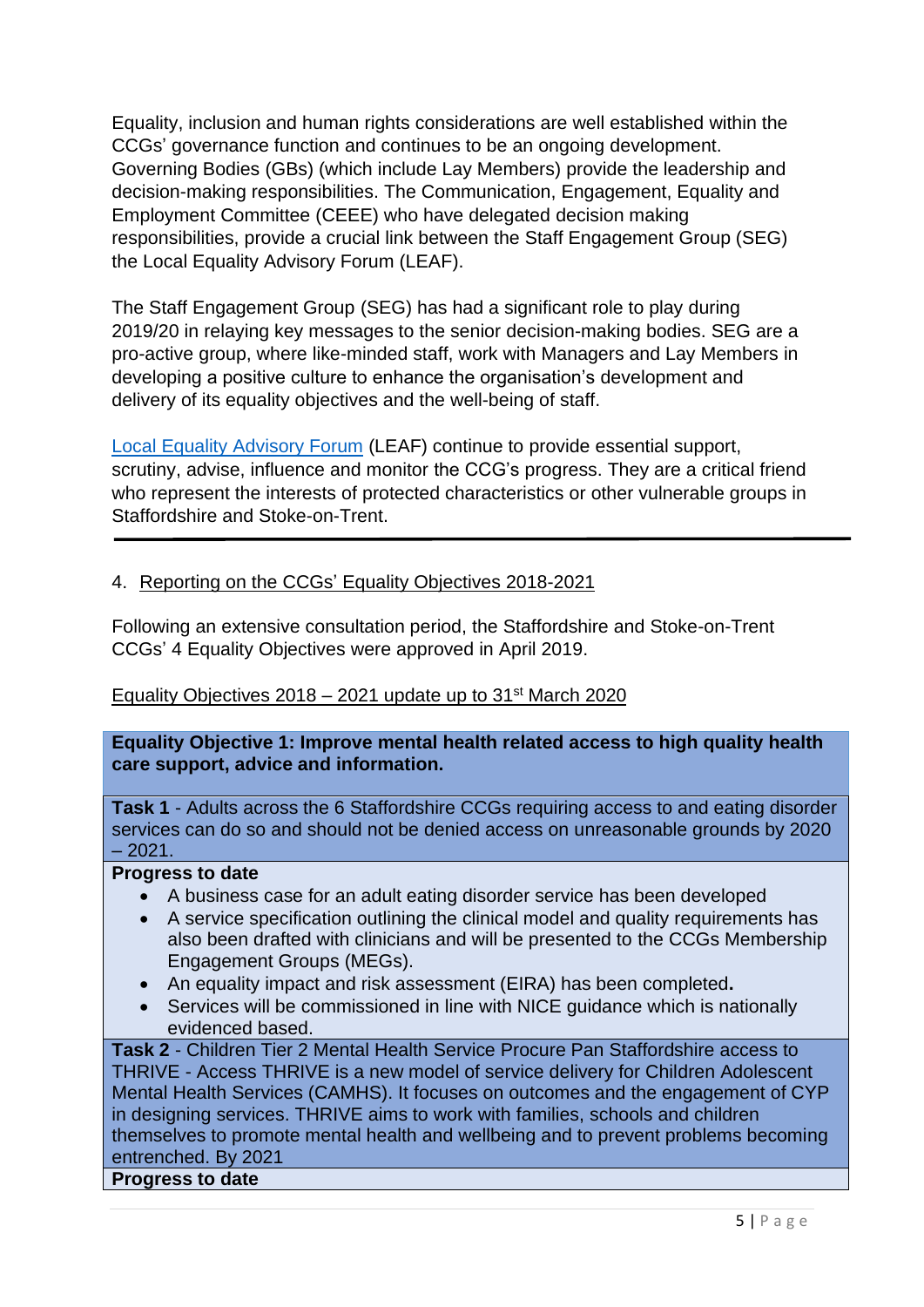- Both Tier 2 services have been through the CCG governance process, including EIRAs and will be delivered to the [THRIVE Model](https://www.annafreud.org/what-we-do/improving-help/thrive-framework/)
- The Service Outcomes will be measured by Key Performance Indicators (KPIs) and delivered to a series of high-level outcomes.
- All data is accurately recorded on the Mental Health Services Data Set (MHSDS).
- Stoke-on-Trent CCG and North Staffordshire CCG are part of the 4-week wait pilot.

**Task 3** - Digital Reach - Staffordshire Technology Enabled Care Services (TECS) programme will help people access their GPs and find different sources of help. Elements will help to deliver to older people and asylum seekers from the NHS by April 2020.

#### **Progress to date**

The Digital Reach programme which uses communication technology, Alexa. The expected benefits of using Alexa includes reduced isolation; medication and appointment reminders; access to health and wellbeing information.

- The project's use of Alexa was recently discussed on Radio 4's 'Inside Health' in February, it included interviews with clinical lead Dr Ruth Chambers and patients who are using the Alexa equipment within the programme.
- Alexa has been extended from an original pilot of 9 to a further 30 patients within the North Staffordshire Wellbeing Service (IAPT), with a view to evaluating its long-term sustainability for the service
- Next steps: patients who have used the equipment will be evaluated on their experiences and this will be available to scrutiny by the STP / CCGs in due course.

## **Other equality related activity in relation to Equality Objective 1**

#### **The Place of Calm Project**

[The Place of Calm](https://www.brighter-futures.org.uk/news/new-stoke-staffordshire-mental-health-partnership-secures-242000-funding/) Project was developed to provide physical and mental health support to people in distress. Non-profit organisation Brighter Futures, which is leading the initiative, have teamed up with Staffordshire and Stoke-on-Trent CCGs and local authorities to provide the new services.

The funding received by [Brighter Futures](https://www.brighter-futures.org.uk/) will pay for a range of services including a new refurbished building and outreach vehicle will be used to improve the health and wellbeing for rough sleepers who are some of the most vulnerable people in the area. **Transforming Care Programme for people with complex mental health needs. Engagement and Sustainability** 

The two links below show how the CCGs have worked together with partners and key stakeholders in the development and implementation of the Transforming Care Programme, demonstrating a multi-disciplinary approach across Staffordshire and Stoke-on-Trent. The CCGs are working alongside key partners; Local Authority, Independent Sector and NHS Key Providers, using a sustainable and joined up approach to develop a service for people with complex mental health needs namely Autism and Learning Disabilities.

[Transforming Care Programme -](https://youtu.be/6AlLRqDa0eU) [Engagement](https://youtu.be/6AlLRqDa0eU)

[Transforming Care Programme -](https://youtu.be/zEka2bjA_HU) **[Sustainability](https://youtu.be/zEka2bjA_HU)**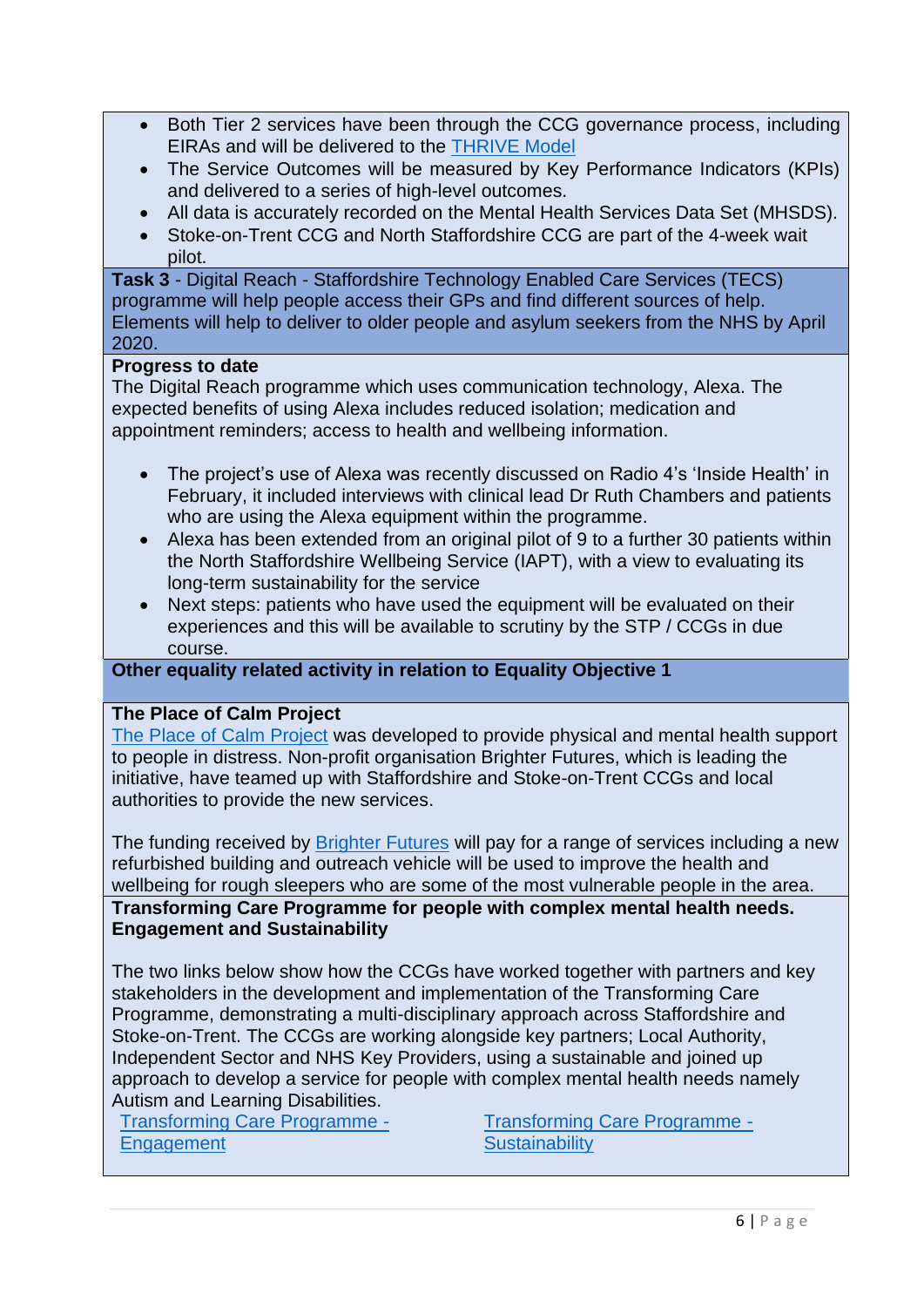**Autism Diagnostic and Assessment Service for Children and Young People:**

This service is currently being delivered by Midlands Partnership Foundation Trust (MPFT) who are an interim provider. A new provider will deliver this service once the contract has been awarded. The interim provider is delivering service in line with the current service specification and contract review meetings are taking place between NHS Midlands Partnership NHS Foundation Trust (MPFT) and the CCG. An EIRA has been completed.

**Families from BAME communities affected by dementia**

A research Project that [Approach](https://www.approachstaffordshire.co.uk/) (funded by Keele University) are working on (2020), with CCGs being part of the Steering Group.

Families from Black Asian minority ethnic (BAME) communities affected by dementia: exploring barriers and solutions to providing effective support. People from BAME communities are under-represented in dementia services.

This project will provide accurate information on issues such as: dementia awareness; disease progression; medication; services and resources available; and end of life support.

**Equality Objective 2 - To improve the fair access experience of protected group patients (into primary and secondary healthcare services)**

**Task 1** - Improving adult access to psychological therapies (IAPT) re-procurement – Waiting times are reduced from six to 2 weeks for all services users from the 1st April 2020

#### **Progress to date**

- Launching on April 1, the new Staffordshire and Stoke-on-Trent Wellbeing Service commissioned by the CCG's brings together existing improving access to psychological therapies (IAPT) teams in the county into one, fully integrated service with a single point of access.
- Improving waiting times (from six to 2 weeks) is included this as a reporting requirement,
- An equality impact assessment was completed.
- The service will support people with common mental health problems.

**Task 2** - Provide and further expand membership via 6 annual meetings involving feedback opportunities to Local Equality Advisory Forum (LEAF) patient representatives from across the 6 Staffordshire CCG localities, by March 2020. This should ensure a group of seldom heard group voices working with CCGs to help to shape inclusive services, and ahead of senior healthcare decisions being made.

### **Progress to date**

The Staffordshire and Stoke-on-Trent Clinical Commissioning Groups (CCGs) Local Equality Advisory Forum (LEAF) membership became extended to pan-Staffordshire / Stoke-on-Trent-wide from January 2019, across Staffordshire and Stoke-on-Trent, meaning more representation of the protected groups as well as more representation of other vulnerable groups.

Since LEAF went pan-Staffordshire / Stoke-on-Trent-wide, five meetings have taken place and attendance at the meetings has decreased. Tracey Shewan (CCG Director of Communications and Corporate Services) is working with the CCGs and LEAF members to identify the reasons for the reduced attendance at meetings and to identify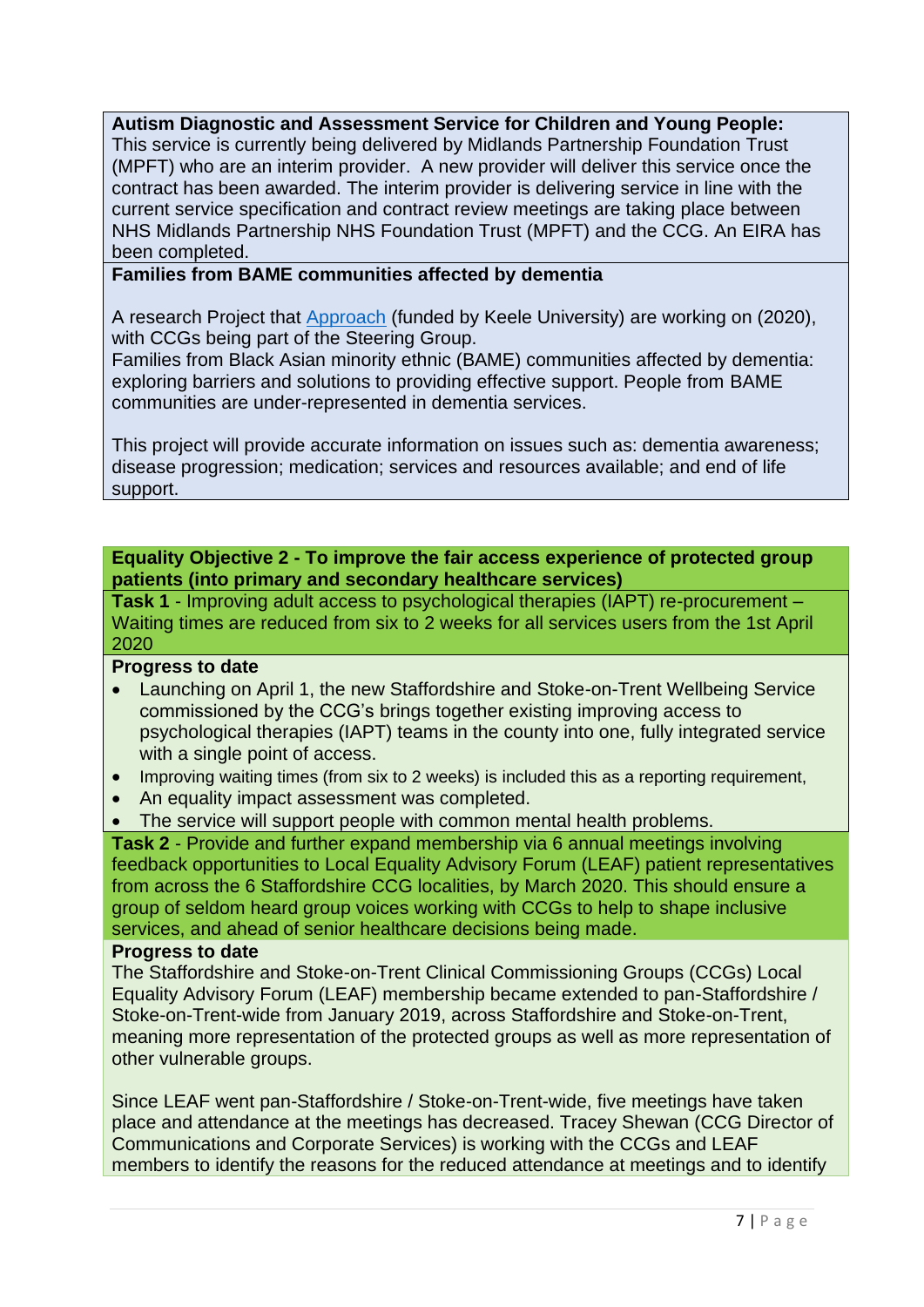any potential challenges etc. She has also discussed with Anne Heckels as Chair and to look at Integrated Care partnership footprints.

It has been noted that LEAF member attendance has been at its strongest when meetings were held in the Stoke-on-Trent area.

**Objective 3. Staffordshire CCGs will develop and support an organisational culture of inclusion where staff are engaged, listened to and feel supported, and where leaders and managers foster a workforce culture which values: diversity, improved mental health and wellbeing.**

Task 1 - Staff Engagement Group (SEG) to take a lead role in progressing and monitoring outcomes for the new Organisation Development Plan during 2019 to 2021.

#### **Progress to date**

#### **Work undertaken by the Staff Engagement Group (SEG)**

The Staff Engagement Group (SEG) is made up of core members and various volunteers from each directorate and base. Equality related items discussed by SEG have include:

Staff Survey and Data Cleanse - Staff Network Groups by Protected Characteristic – HR/OD Policies Review - Training and Development of Staff - Mental Health First Aiders Review - Staffordshire and Stoke on Trent CCG's Equality Objectives - Staff Event – Facilitating - Feedback to and from the Communications Engagement Equality Employment (CEEE) Committee.

#### **Staff Development Days 2019/20**

Vision for the Future - Staff Development Day – March 2019

The 'Vision for the Future' development day, took place on Wednesday 27 March at Uttoxeter Racecourse and focussed on new ideas about how primary care will change in the future, moving to a strategic commissioning organisation working with the Divisions to work with providers and alliance boards to develop an Integrated Care Provider (ICP) and with emerging Primary Care Networks.

Shaping the Future Staff Event Feedback 19th June 2019

Feedback from the evaluation forms, highlights both positive and constructive feedback. This will help the CCGs Leader to shape the next event - A summary of the anonymised feedback was produced.

Taking our next steps - Staff Development Day - 22 October 2019

On Tuesday 22 October, our 'Taking our next steps' staff event took place at Drayton Manor in Tamworth. Staff were asked to get creative and to show off the great news, successes or promotion of work in each of their directorates, by designing posters that were presented on the day.

February 2020 - Staff Development Day

On Wednesday 26 February our first staff event of 2020 took place at Uttoxeter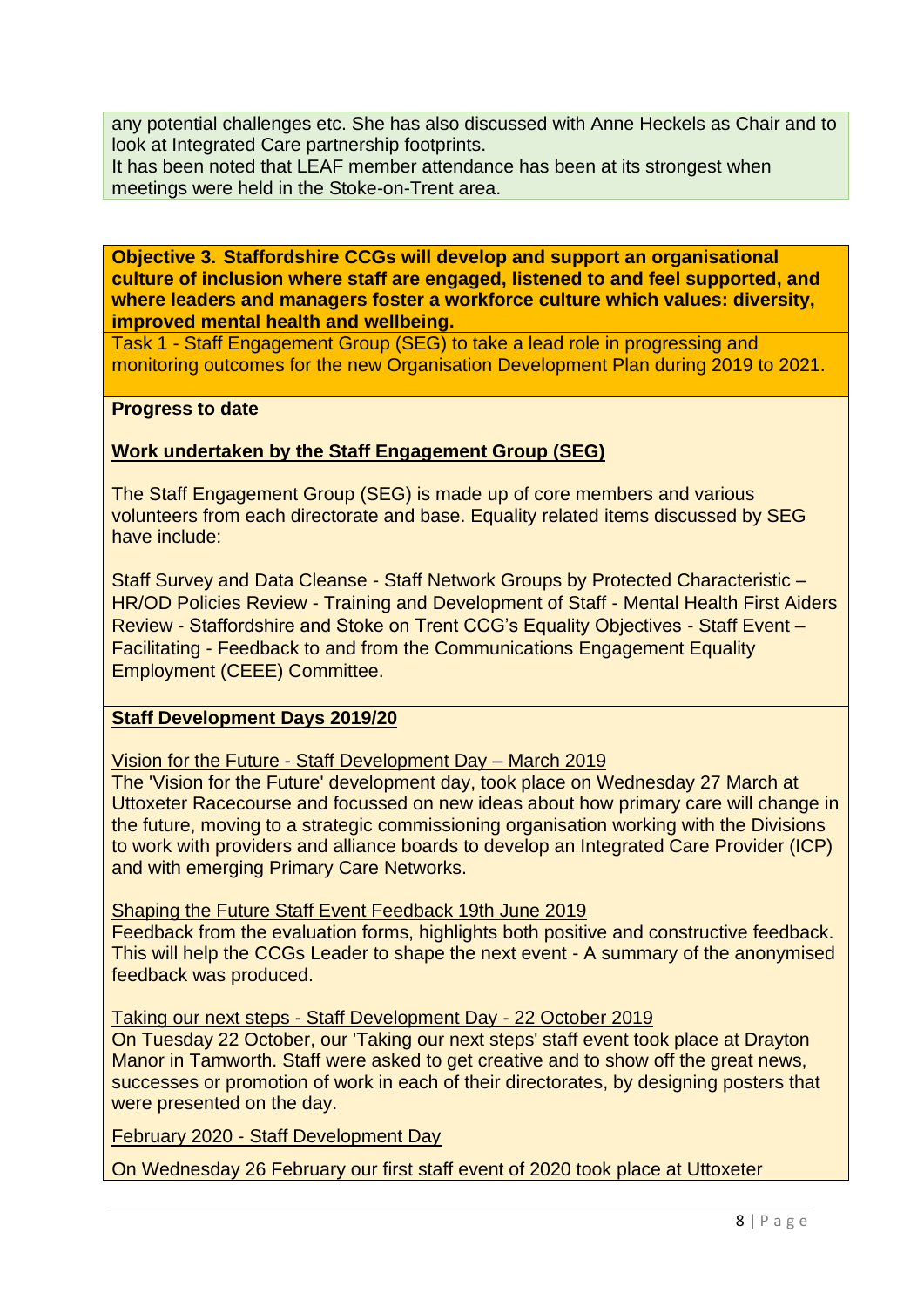Racecourse. Feedback and Comments from the previous development days were discussed, along with key topics relating to staff including:

- Staff Survey Feedback
- Mental Health & Wellbeing
- Working Differently
- Our journey to an Integrated Care System

Equality Objective 3 – Task 2 - HR policies, training, NHS England's Workforce Race and Disability Equality Standards, Gender Pay Gap are aligned across all 6 CCGs and an EIRA is completed during 2019 - 2021

#### **Progress to date**

HR Policies which are under review or are now aligned are scrutinised by SEG for feedback to CCGs on any impacts arising; and an equality impact assessment is completed by Equality & Inclusion Business Partners. Also quarterly summary of EIRAs are produced by the E&I Team and presented at CEEE Committee meetings.

Wellbeing Sessions: Staff attended an awareness Masterclass on how to recognise and deal with Anxiety & Depression.

Equality & Inclusion - Disability Awareness Sessions: These locality Masterclasses provided an opportunity for staff to find out more about Disability. The sessions included an interactive quiz and a quick-fire music quiz with a prize for the highest scoring pair of attendees. The presentation style provided interactive and thought-provoking discussions and was well received by staff.

Workforce Race Equality Standard (WRES) - Summary

Within CCGs' combined workforce, the broad ethnic groups, Black, Asian and Minority Ethnic (BAME) are well represented across several senior pay bands specifically; Band levels 8 A, B, C, D and Very Senior Manager (VSM) positions which includes clinical staff. Pay bands 7 and below, are not so well represented.

There are opportunities to develop and encourage BAME Staff representation at the most senior levels including Lay Member and Executive/Director (Non-clinical) Levels. These opportunities could include Positive Action initiatives in recruiting Lay Members or providing motivated BAME staff the opportunity to be mentored or to shadow a CCG Leader. Working collaboratively with providers and partner organisations around National/Regional BAME Leadership Programmes e.g. NHS Leadership Academy Stepping Up Programme or similar.

BAME Board voting Members (which includes clinical leads) are proportionately overrepresented when compared to the overall BAME workforce. The Equality and Inclusion Team will continue to support the Staff Engagement Group (SEG) to agree and implement any resulting issues or opportunities into the 2020 Equality Action Plan.

#### The Workforce Disability Equality Standard (WDES)

The CCGs are not required to produce a WDES Template and Report for 2019. However, as part of the CCG's equality webpage audit, review and update, WDES information is displayed. The CCGs agree in principle to the aims and objectives of this standard and all four combined CCG equality objectives relate to Disability. NHS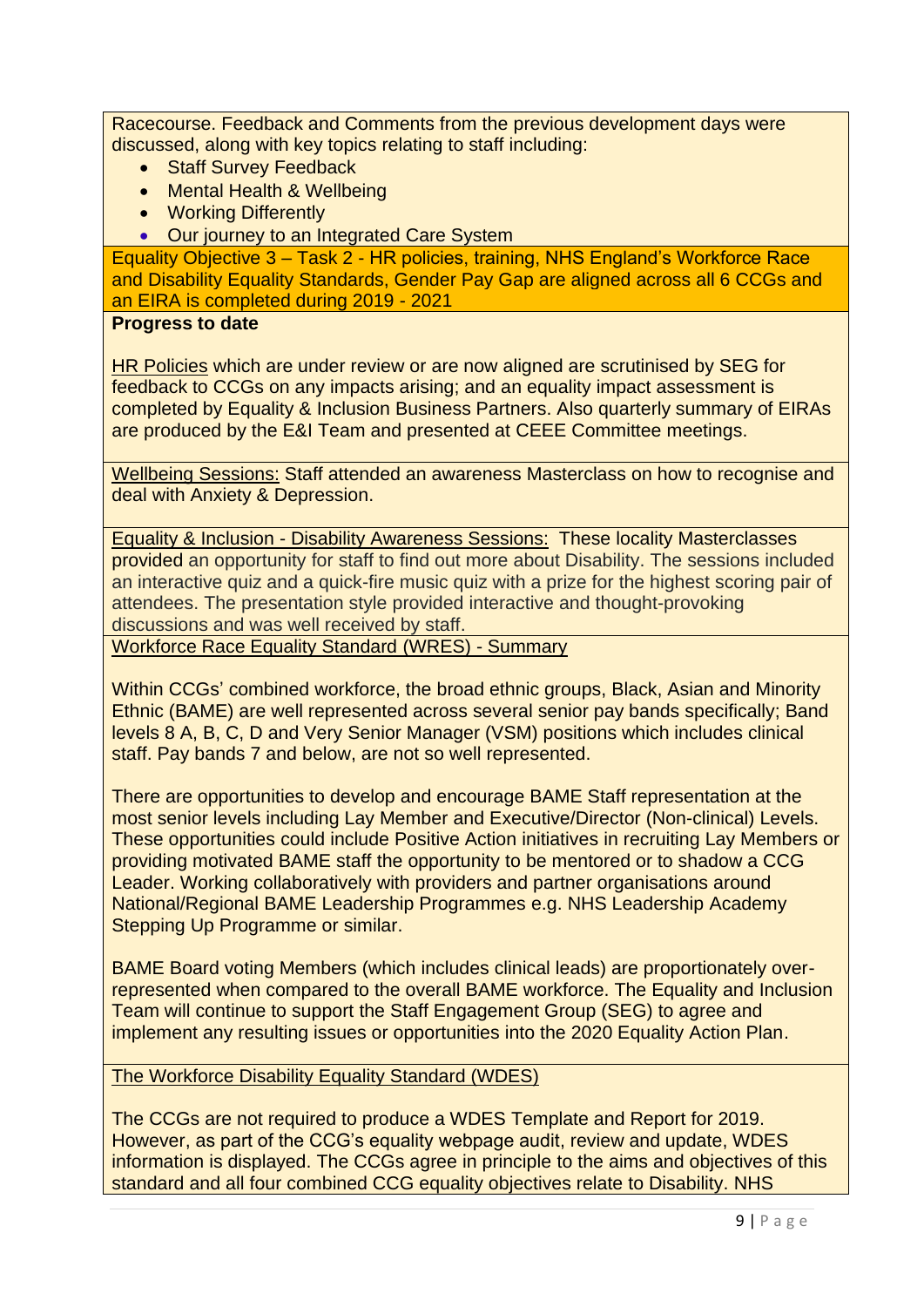providers are required to produce and publish details and the CCGs monitor provider compliance through an annual equality webpage audit.

#### Gender Pay Gap - Agreement by all 6 CCGs to report collaboratively

Individually each CCG are not required to publish this data due to each being below the 250-employee threshold. However, in 2019 Staffordshire and Stoke-on-Trent CCGs agreed and welcome the opportunity to publish this information collaboratively for 2019/20. This is further demonstration of the CCGs working together and taking a collaborative approach to gender equality.

Equality Objective 3 – Task 3 – Views of staff are regularly sought and acted upon e.g. temperature check and staff survey during 2019 - 2020 **Progress to date** 

#### Staff Temperature Check (2019):

The feedback form was available on IAN (internal communication platform) from 19 July until 5 August and in that time a total of 45 submissions were made by staff. The feedback given was anonymised and has been collated by the Communications and Engagement Team.

The SEG and CEEE committee will review what feedback has already been shared to establish the most appropriate support and any developments will be shared via the Friday Staff Message.

#### Staff Survey (2019)

At a SEG meeting, members were informed that the survey is to be announced in the Friday message (internal communication platform) and on IAN. Members recommended that it is also sent to staff via email, as this will assist in obtaining a higher response rate.

Staff Survey Feedback Summary presented at February 2020 - Staff Development Day Key staff positives included:

- I look forward to going to work
- I am enthusiastic about my job
- I am trusted to do my job
- It is important to me to be a positive role model
- It is important to me to be accountable for my area of work

#### Key staff issues included:

- I have unrealistic time pressures
- I am unable to meet the pressure of my job
- There are not enough staff in the organisation
- I work over 5 hours per week unpaid
- It is too noisy in my work area
- Personal experience of harassment, bullying or abuse from patients /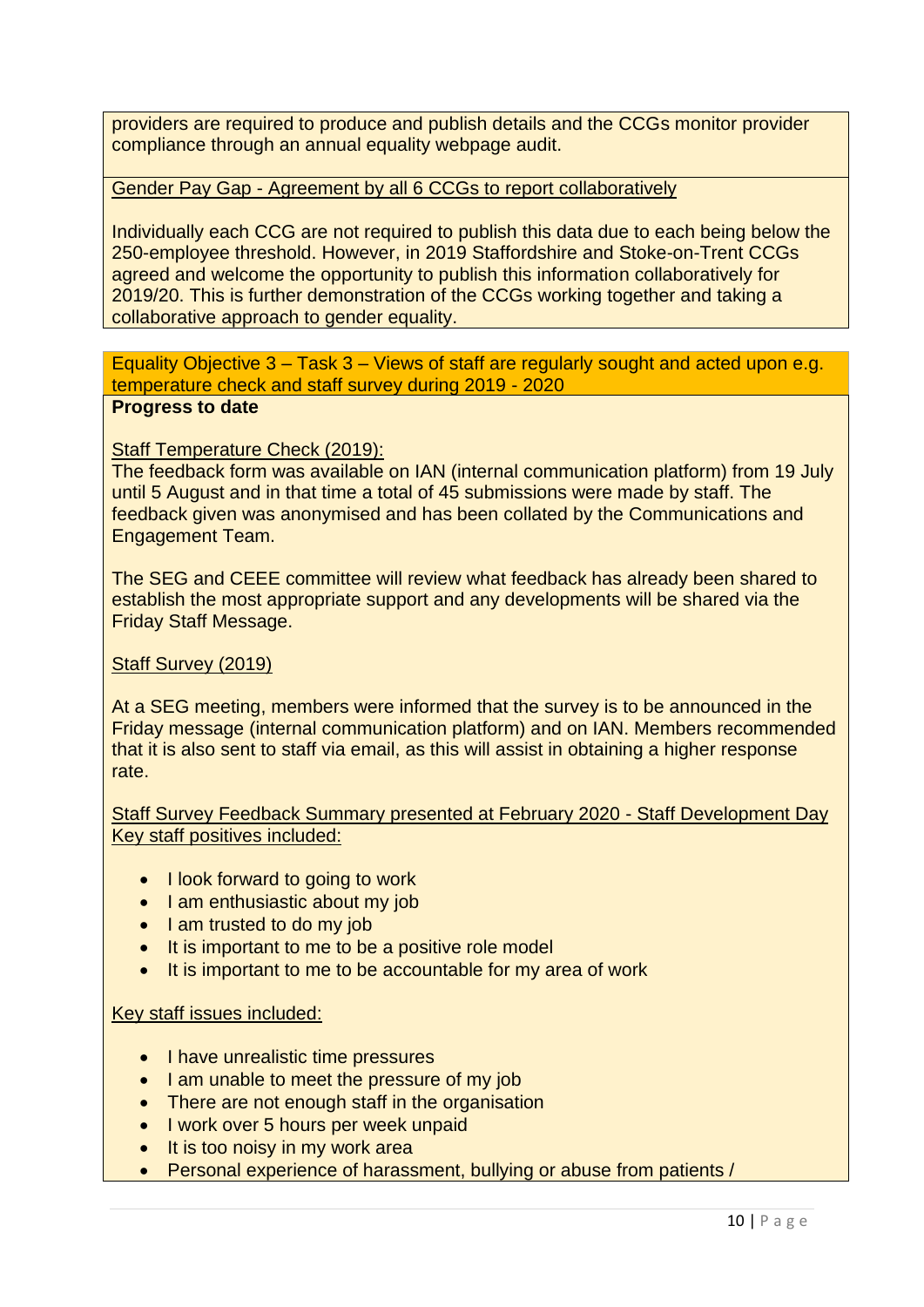service users / relatives / managers/ other colleagues.

• I often think about leaving this organisation

## **Other equality related activity in relation to Objective 3**

Promoting Information and News (IAN)

The communications and engagement team held workshops on the staff intranet; Information and News, also known as IAN



IAN holds range of comprehensive information that informs and promotes working in culturally competent ways including.

- Organisational Development
- Health & Wellbeing (including mental health first aiders)
- Staff Notice Board
- Staff Networks
- Training and Development Opportunities
- Who's Who in the Equality and Inclusion Team
- Resource Centre (including equality and inclusion section)

**Objective 4: Staffordshire CCGs should ensure that equality is everyone's business, and everyone is expected to take an active part supported by the work of specialist leaders and champions**

**Task 1** - Staff Engagement Group (SEG) to take a lead role in progressing and monitoring outcomes for the new Organisation Development Plan during 2019 to 2021. **Progress to date**

The information below is taken from Staff Engagement Group meetings:

SEG were informed that a high-level strategic Organisational Development (OD) Plan included the 'Five Big Themes', leadership and talent development along with a highlevel action plan had been developed and Directorate OD Sessions had been scheduled.

Discussions took place around the information provided in the plan with reference to masterclasses, systems and matrix working. SEG members felt that attending a one-day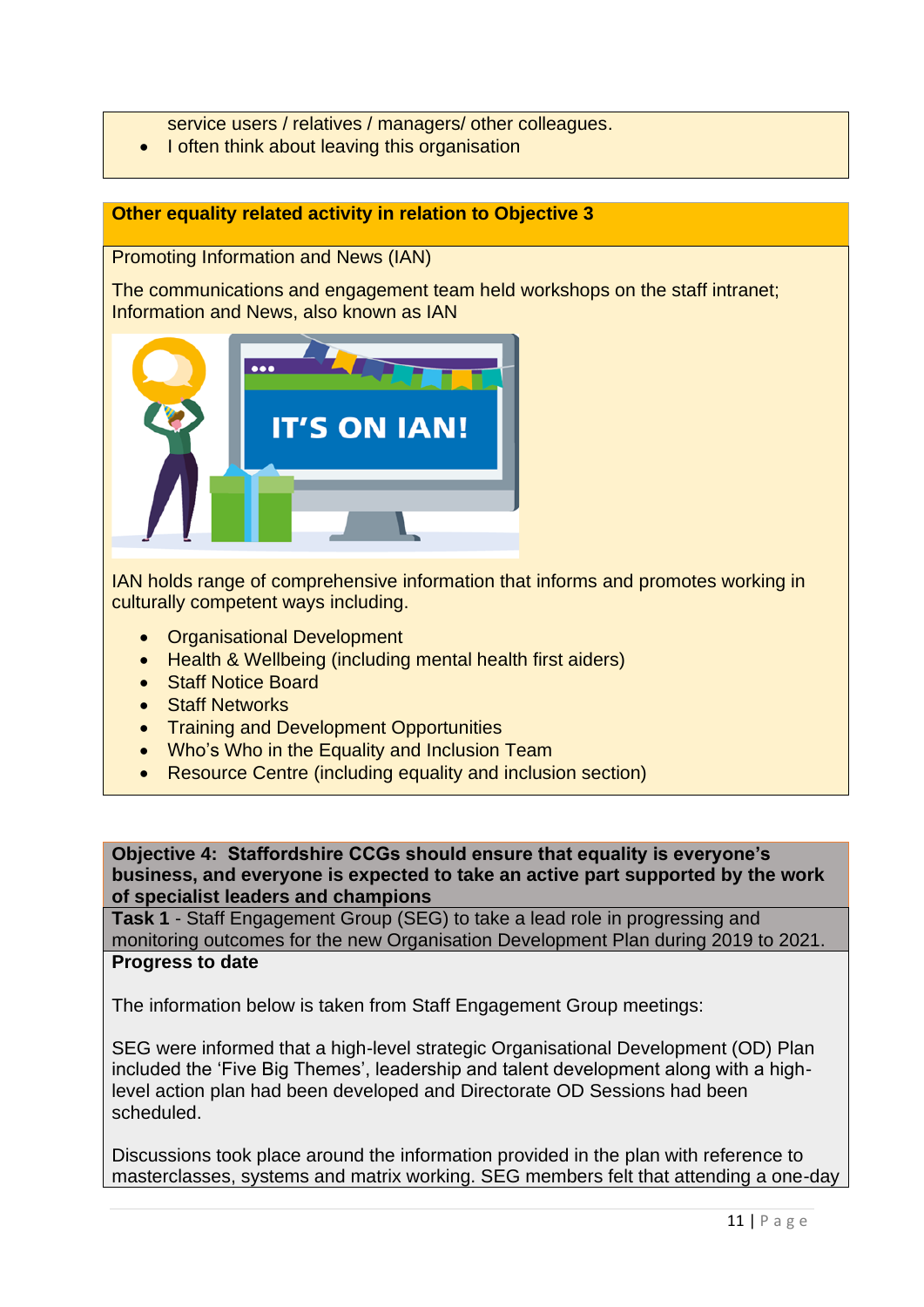OD Event was insufficient time and would appreciate more time on these elements to assist staff with the skills they would need in the future. A recommendation be made for two-day event and make sure we evaluate how these days are run.

**Task 2** - To improve staff confidential disability / Long Term Condition declaration rates to line manager and onto Electronic Staff Records (ESR) starting in 2019 via the Staff Engagement Group (SEG) declaration level and across 6 Staffordshire CCGs, ensuring the views of all vulnerable staff groups are given a voice in shaping the Organisational Development plan, during 2018-2019. (SEG) to review after May 2019)

#### **Progress to date**

The summary below is taken from minutes from SEG meetings:

SEG members have highlighted the need to empower people to disclose their disability without the fear of being stigmatised especially around mental health. This would assist in improving declaration rates. Members discussed people who may have a disability but are not registered as disabled feeling that it is not required. It was suggested that SEG be instrumental in shaping the action plan and how we address a culture change.

Discussions around the CCG recruitment process namely about declaring disabilities after recruitment forms have been completed. A member informed SEG of their statutory equality duties around inclusion and highlighted the CCG's strategic equality objectives 4 to members.

#### Staff Network Groups

The CCG's do not currently have staff network groups. SEG members have discussed the possibilities of working collaboratively with local NHS provider staff network groups. North Staffordshire Combined Health Trust (NSCHT), were invited to a SEG meeting to present an overview of staff network groups. These groups support Lesbian Gay Bi-Sexual Transgender (LGBT), Black Asian Minority Ethnic (BAME) and staff with a Disability. An offer was made for CCG staff to join these staff support groups.

SEG are currently looking at the practicality, logistics and data protection protocols, CCG Executive support and understanding CCG staff interest. SEG agreed to inform the relevant CCG executives of the proposal.

**Task 3** - Equality Delivery System Outcome 4.1 Boards and senior leaders routinely demonstrate their commitment to promoting equality within and beyond their organisations. during 2019-2021

#### **Progress to date**

#### Transforming Care Programme

The two links below show how the CCG leadership team have worked together with partners and key stakeholders in the development and implementation of the Transforming Care Programme, demonstrating a multi-disciplinary approach across Staffordshire and Stoke on Trent

CCG leaders include the Accountable Officer, Director of Nursing and Lay Member working alongside Local Authority, Independent Sector and NHS Provider leaders,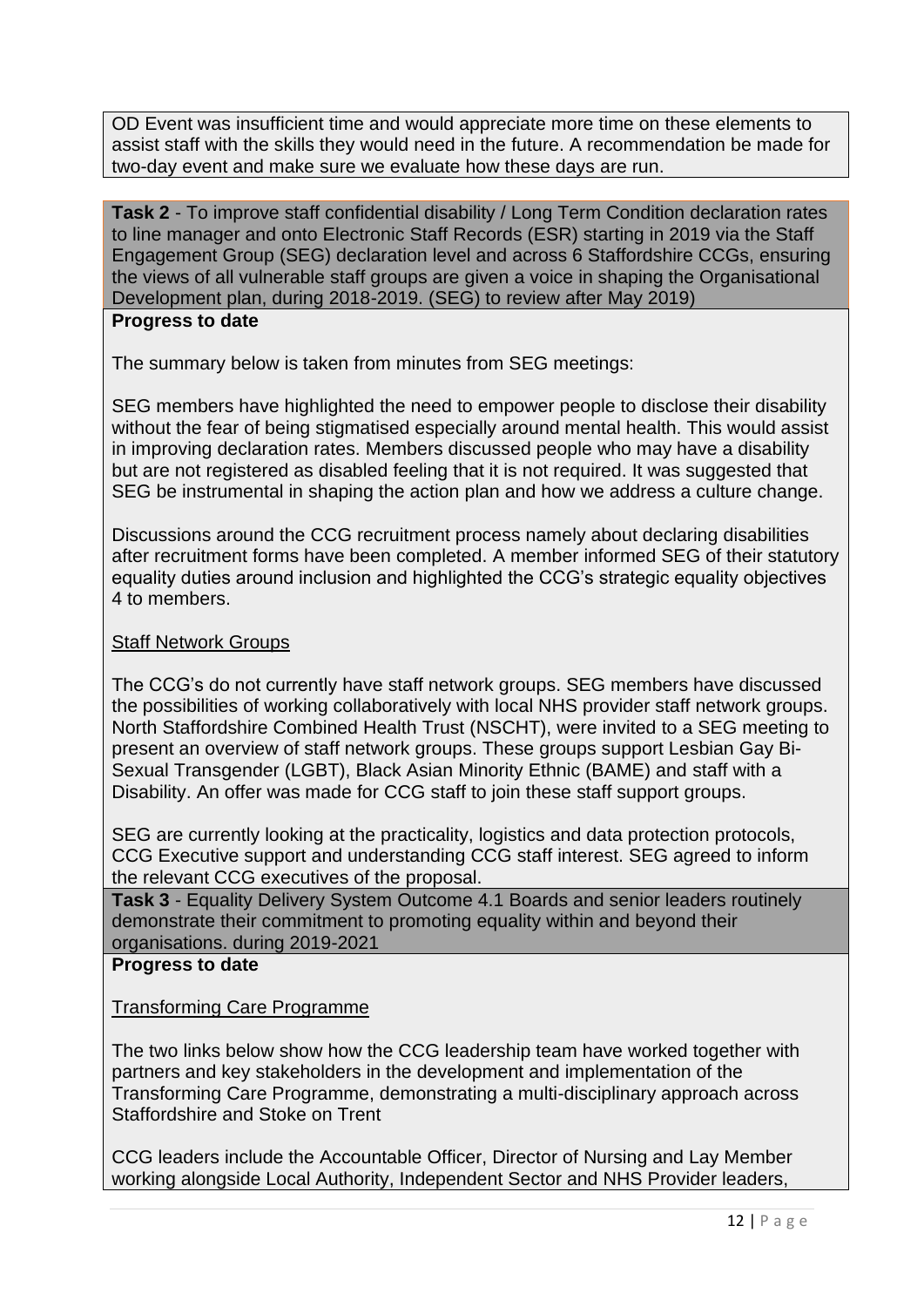delivering a sustainable and joined up approach for people with complex mental health needs E.g. Autism and Learning Disabilities.

[Transforming Care Programme -](https://youtu.be/6AlLRqDa0eU) **[Engagement](https://youtu.be/6AlLRqDa0eU)** 

Transforming Care Programme - **Sustainability** 

# **Raising the Equality Inclusion and Human Rights Profile across the CCG's**

Senior managers agreed an action to raise the profile of the equality and inclusion function across the CCGs'. Several meetings between the Communication and equality team have taken resulting in

- Providing Equality information in the CCGs' weekly "Friday Message"
- Developed a new Equality and Inclusion section and resource folder within the CCGs' internal Information and News platform.
- Agree 2 hr weekly (Employment and Services) drop-in advisory session (this will be implemented once normal business activity is resumed.

Task 4 - Papers that come before the Board and other major Committees identify equality- related impacts including risk and say how these risks are managed. during 2019-2021

#### **Progress to date**

The information below is the equality section of the cover sheet which accompanies the papers delivered to the CCGs' Governing Bodies and Sub Committees.

| 2a. | Has an Equality Impact Assessment been completed? If yes, please<br>give date(s) for Stage 1 & Stage 2<br>If an Equality Impact & Risk Assessment has not been completed what<br>is the rationale for non-completion? |
|-----|-----------------------------------------------------------------------------------------------------------------------------------------------------------------------------------------------------------------------|
| 2b. | Please provide detail as to these considerations:                                                                                                                                                                     |
|     | • Which if any of the nine Protected Groups were targeted for                                                                                                                                                         |
| 2c. | engagement and feedback to CCGs, and why those?                                                                                                                                                                       |
|     | • Summarise any disaggregated feedback from local Protected Group<br>reps about any negative impacts arising / recommendations (e.g.<br>service improvements)                                                         |
|     | • What mitigation / re-shaping of services resulted for people from<br>local Protected Groups (along the lines of 'You Said: We Listened,<br>We Did'?)                                                                |
|     | • Explain any 'objective justification' considerations, if applicable.                                                                                                                                                |

**Task 5** Middle managers and other line managers support their staff to work in culturally competent ways during 2019-2021

#### **Progress**

The summary below is taken from minutes of SEG meetings:

#### Organisational Change Policy

It was agreed that would include the discussions around supporting staff who are not in work due to maternity or sickness (for example) to be clear that managers need to consider that staff may have been out of the work place and may need more time or flexibility for interviews and support. Discussions were held about supporting staff who may have mental health conditions and that managers should seek HR advice to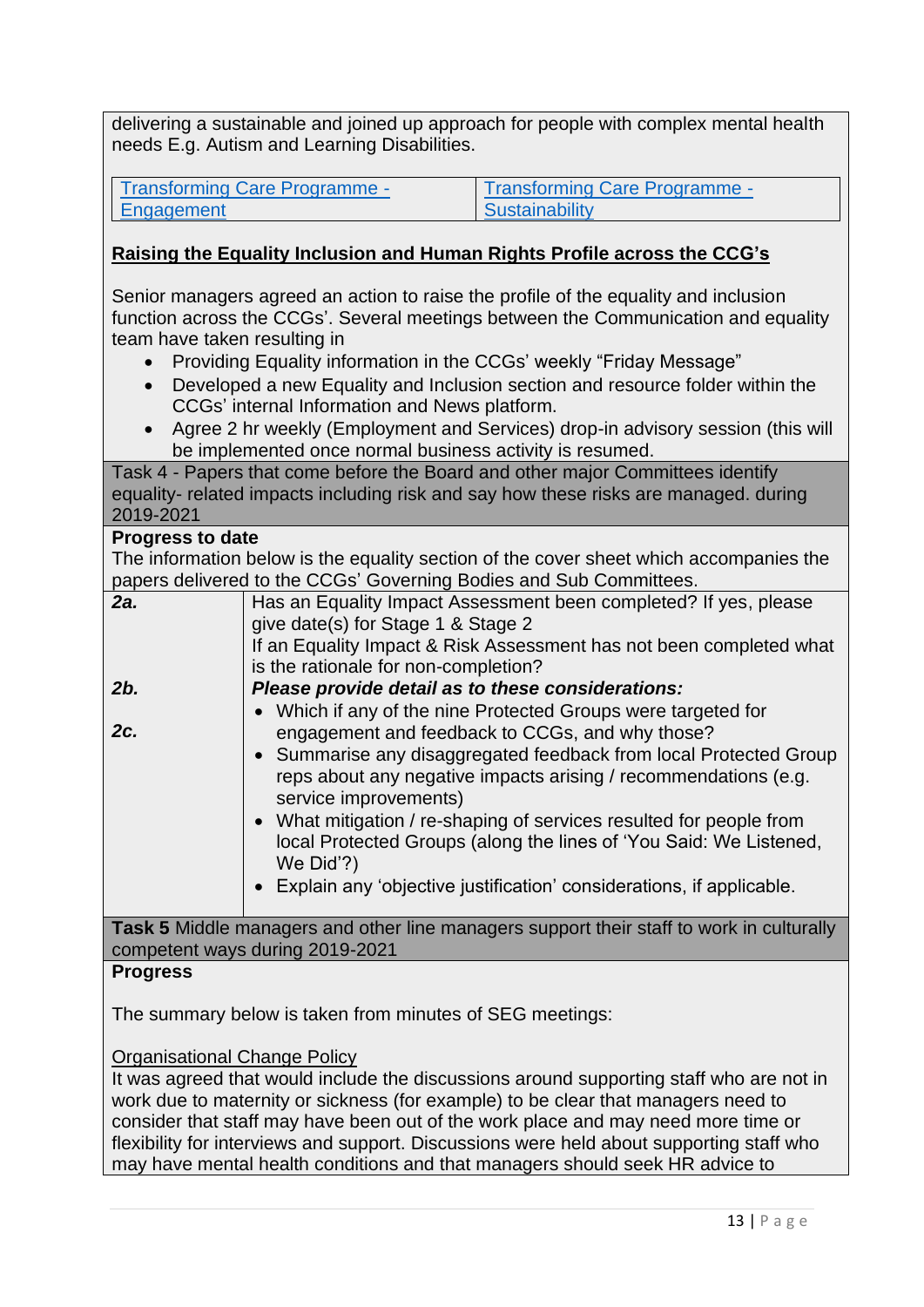support these staff.

Recruitment and Selection Policy

It stressed the need to ensure vacancies were advertised as widely as possible to seek to address the problem of underrepresented groups.

Action: include a section in this policy ref the above along with inclusion of a question in interview templates

## 5. Other key equality activity throughout 2019/20

Equality Impact & Risk Assessments (EIRAs)

Staffordshire and Stoke on Trent CCs completed and signed off a total of 95 Equality Impact and Risk Assessments. Covering a range of services, policies and functions. Relevance and proportionality to equality and human rights will often decide the amount of detail that is required. Quarterly EIRAs reports are produced and presented to the CEEE Committee.

| EIRA's completed and signed off between March 2019/20 |    |
|-------------------------------------------------------|----|
| EIRAs completed in quarter one                        | 25 |
| <b>EIRAs completed in quarter two</b>                 |    |
| <b>EIRAs completed in quarter three</b>               |    |
| <b>EIRAs completed in quarter four</b>                |    |
| <b>Total</b>                                          | 95 |

## Invitation To Tenders (ITT) Pre Qualifying Questions (PQQ) and Procurement **Evaluations**

As part of the commissioning process, the equality and inclusion team carry out assessments and evaluations to assure that any future provider understands and can evidence how they will meet their statutory and NHS mandated equality requirements. During 2019/20 the follow assessments were carried out:

- Dermatology Procurement Project
- ITT Evaluation MRI Community Services
- ITT Evaluation Completion: Community Services Procurement
- Willow Bank GP Surgery Procurement Bidder PQQ/ITT Q's Assessment and Grading
- PPQ/ITT Q's for the Procurement of IAPT GP Practice Services Community Services (East)
- ITT/PQQ Evaluation CYP Autism Services
- Procurement ITT evaluation Non-Urgent Patient Transport

#### Kick-off Meetings

A kick-off meetings have recently been introduced by the CCGs. These meetings are part of the initial commissioning process and introduces staff members from the participating directorates/departments involved in the commissioning of a service. E.g.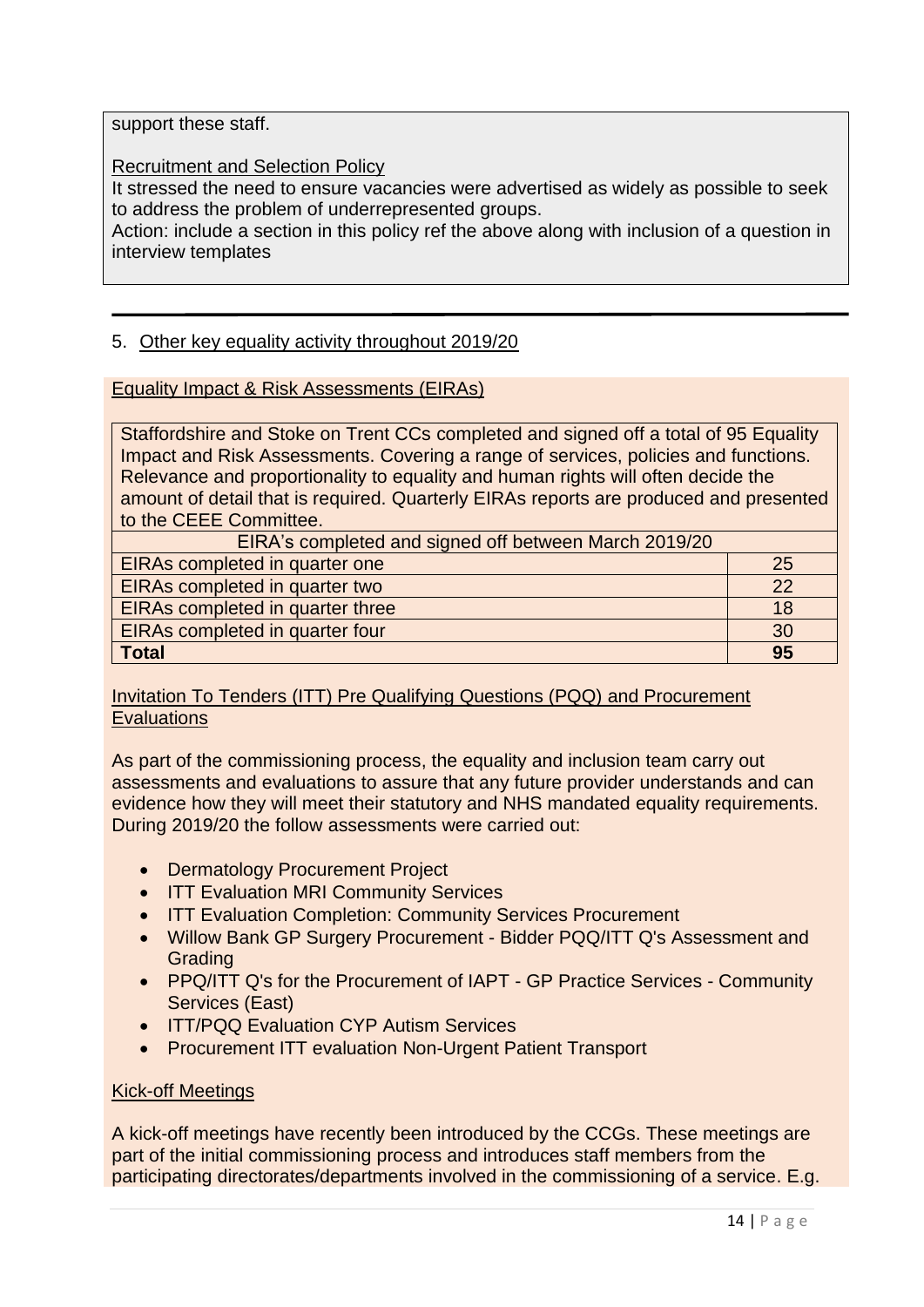finance, quality, information governance, procurement, equality and inclusion etc. Kickoff provides an opportunity to have initial discussions regarding the service as a team. Kick off meeting have included:

- Health Navigator Service
- Medicine Optimisation Initiative

#### CCG's Equality Webpage Alignment

The Equality Team worked closely with the Communication and Engagement Team were asked by the CCG's to align the six Staffordshire and Stoke on Trent CCG equality Webpages. While demographic differences are reflected in each respective webpage, the CCGs have agreed and demonstrate a collaborative approach to meeting their equality duties.

#### North Midlands Equality Leads Network

The CCGs have been in instrumental in setting up the North Midlands Equality Leads Network. The Network is supported by NHS England/Improvement and Equality Diversity Council representatives

A key purpose of the network is to establish collaborative working practices across NHS and Non-NHS provider organisations, commissioners and other relevant partners, to address equality issues, health inequalities and human rights, within the function of commissioning and delivering healthcare services.

To date the network as:

- Produced a draft Terms of Reference.
- Identified an executive sponsor.
- Shared equality and human rights good practice and initiatives

| <b>Protected</b><br>Characteristic     | <b>Key Findings</b>                                                                                                                                                                                                  |
|----------------------------------------|----------------------------------------------------------------------------------------------------------------------------------------------------------------------------------------------------------------------|
| Age $-$ Under 25 &<br>25-34 Age Group  | In 2018 staff under 25 years of age totalled 2.2% of the workforce.<br>In 2019 this rose to 3.1%. The number of staff in 2018 between<br>the age range of 25-34 totalled 13.7%. This figure fell to 12.7% in<br>2019 |
| Disability - Data<br>Gap               | In 2018 the Disability disclosure rate for all 6 CCG workforce was<br>10.3%. In 2019 the figure has dropped to 8%. A decrease of 1.7%                                                                                |
| Gender - Re-<br>assignment<br>Data Gap | No information/disclosures.                                                                                                                                                                                          |
| Race                                   | Across broad ethnic profiles, Staffordshire CCGs combined<br>workforce is positively representative. However, there are<br>variations in BAME representation at board voter and board<br>executive levels            |

#### 2019 Workforce Profile Report